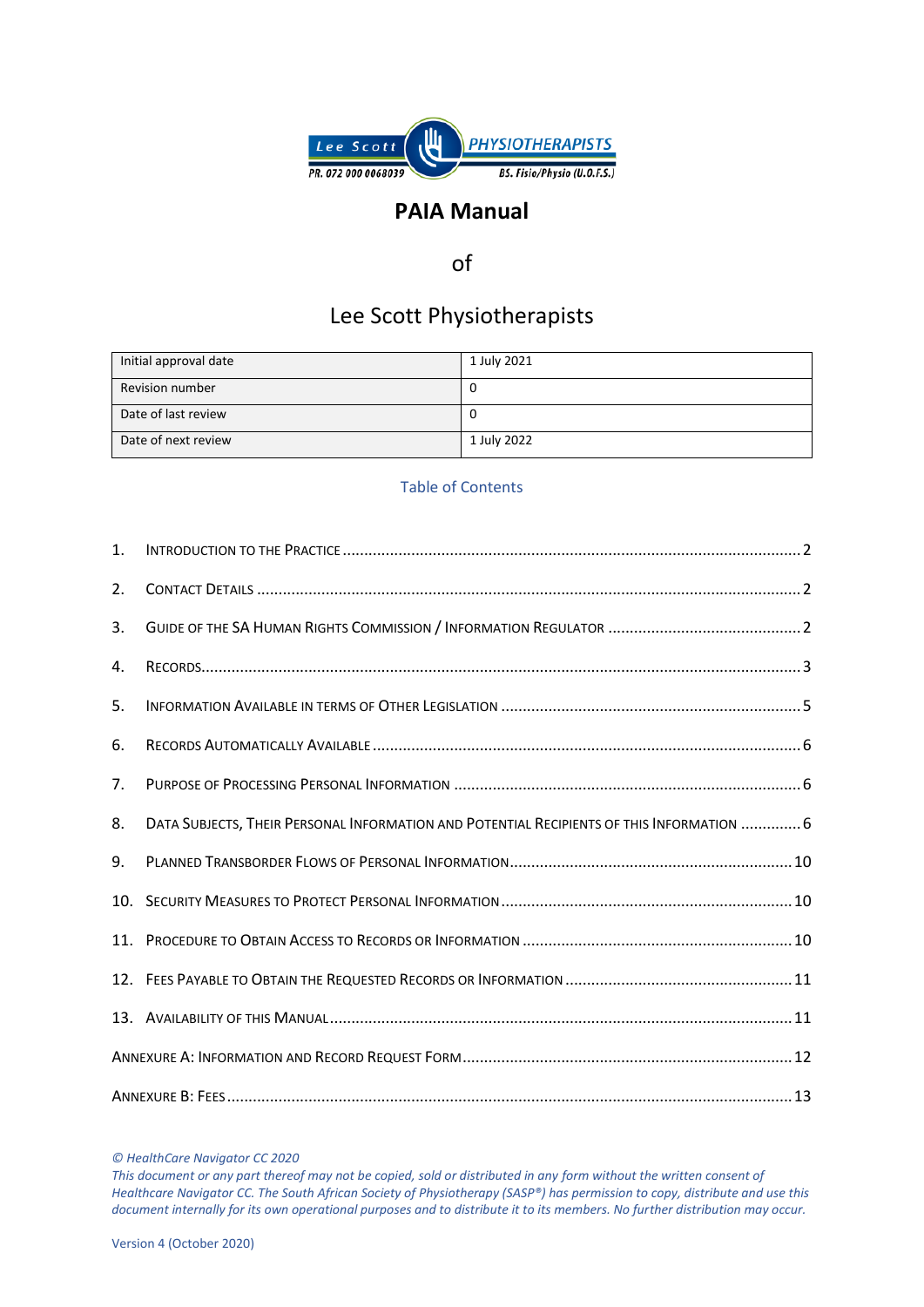## <span id="page-1-0"></span>**1. INTRODUCTION TO THE PRACTICE**

**Lee Scott Physiotherapists** is a private physiotherapy practice, which is conducted in accordance with the requirements of the Health Professions Act 56 of 1974 and is subject to the authority of the Health Professions Council of South Africa ("HPCSA"). The practitioners practising at the practice are registered at the HPCSA and provide physiotherapy services within the scope and ambit of their registration, competence and training. The practitioners are bound by the Ethical Rules issued by the HPCSA, which include the duty to preserve patient confidentiality.

## <span id="page-1-1"></span>**2. CONTACT DETAILS**

**Practice Name:** Lee Scott Physiotherapists **Registration Number:** PR. 072 000 0068039 **Head of the Practice:** Lee Scott **Information Officer:** Lee Scott **Physical Address:** 26 Gardner Williams Ave, Paardevlei Specialist Medical Centre Lobby A 2nd Floor, Paardevlei, Somerset West, 7130 **Postal Address:** Postnet Suite #925, Private Bag X15, Somerset West, 7129 **Telephone Number:** 0834065901 **E-mail address**: info@leescottphys.com **Website address:** www.leescottphys.com

## <span id="page-1-2"></span>**3. GUIDE OF THE SA HUMAN RIGHTS COMMISSION / INFORMATION REGULATOR**

The South African Human Rights Commission ("SAHRC") / Information Regulator compiled a Guide, in terms of Section 10 of the Promotion of Access to Information Act (Act 2 of 2000) ("PAIA"), to assist persons wishing to exercise their rights in terms of this Act. This Guide is available in all the official languages and contains, amongst others, the following information:

- The purpose of PAIA;
- The manner, form and costs of a request for access to information held by a body;
- Legal remedies when access to information is denied;
- When access to information may be denied; and
- The contact details of Information Officers in the national, provincial and local government.

*© HealthCare Navigator CC 2020* 

*This document or any part thereof may not be copied, sold or distributed in any form without the written consent of Healthcare Navigator CC. The South African Society of Physiotherapy (SASP®) has permission to copy, distribute and use this document internally for its own operational purposes and to distribute it to its members. No further distribution may occur.*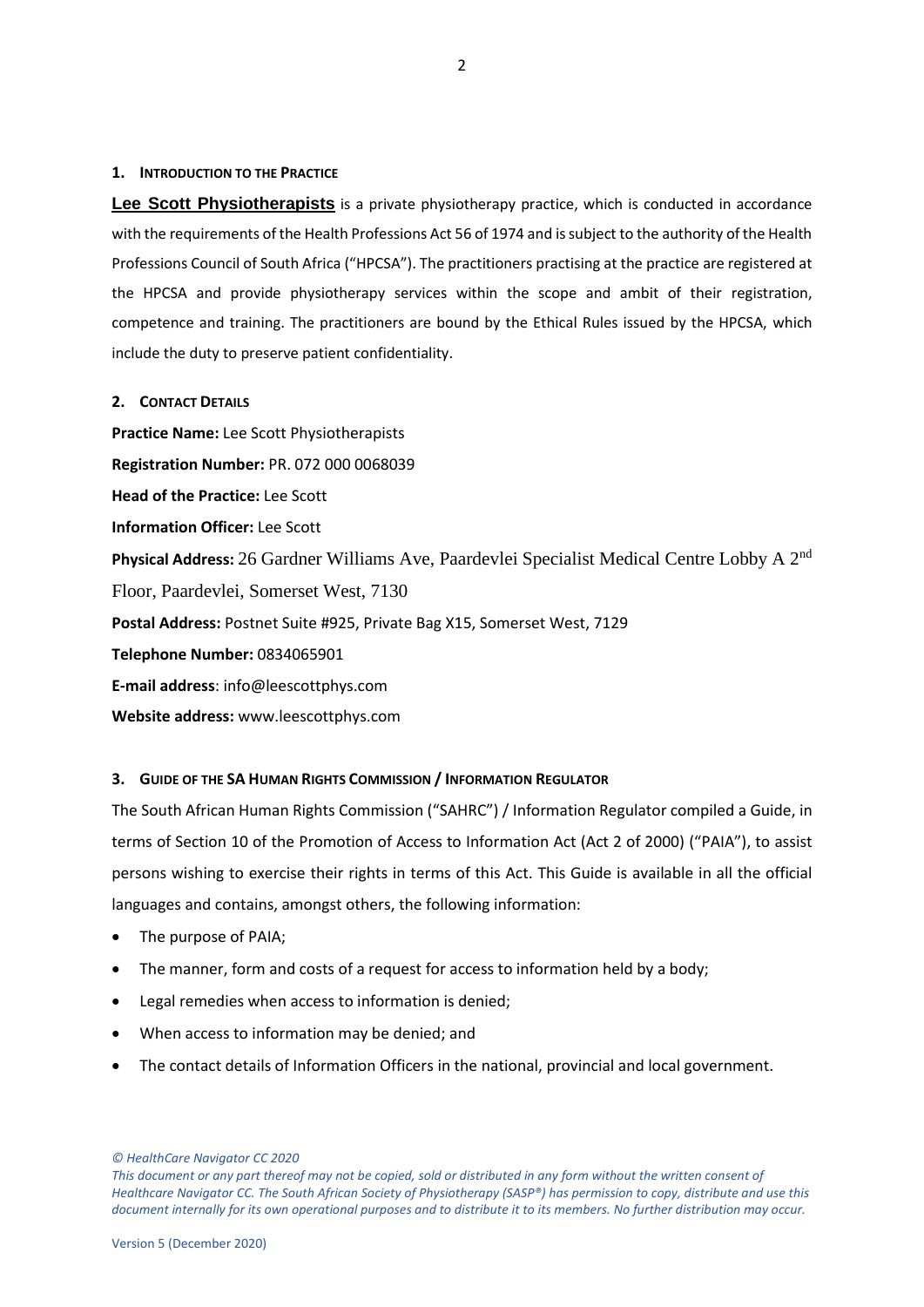Any person wishing to obtain the Guide may either access it through the website of the SAHRC at <https://www.sahrc.org.za/home/21/files/Section%2010%20guide%202014.pdf> or should contact the Information Regulator at:

| <b>Physical address:</b> | 33 Hoofd Street, Forum III, 3rd Floor Braampark, Braamfontein, Johannesburg |
|--------------------------|-----------------------------------------------------------------------------|
| Postal address:          | PO Box 31533, Braamfontein, Johannesburg, 2017                              |
| Telephone:               | +27 (0) 10 023 5207 / +27 (0) 82 746 4173                                   |
| <b>E-mail address:</b>   | inforeg@justice.gov.za                                                      |
| Website:                 | https://www.justice.gov.za/inforeg/                                         |

The publication of the abovementioned Guide will be the responsibility of the Information Regulator with effect from 30 June 2021.

## <span id="page-2-0"></span>**4. RECORDS**

The practice holds the following categories of records:

## **4.1 Records relating to the form of practice:**

Documents related to the establishment of the practice, such as documents required in terms of the Companies Act 71 of 2008 / a partnership agreement / a shareholders' agreement; other statutory records; governance documents (e.g. practice policies); minutes of meetings; practice code number registration and other related documents.

## **4.2 Practice management records:**

Documentation relevant to the management structure and the management of the practice; protocols, guidelines and related documentation in respect of the management of patients.

## **4.3 Employment / Appointment records:**

Employment contracts; statutory council registration and related records; conditions of employment and work place policies; employment equity and skills development plans and reports; attendance records; salary and wage register; performance management records; collective agreements; complaints and disciplinary records; relevant tax records; training records; leave records; medical scheme and pension fund membership records; essential services' permits; correspondence.

*© HealthCare Navigator CC 2020*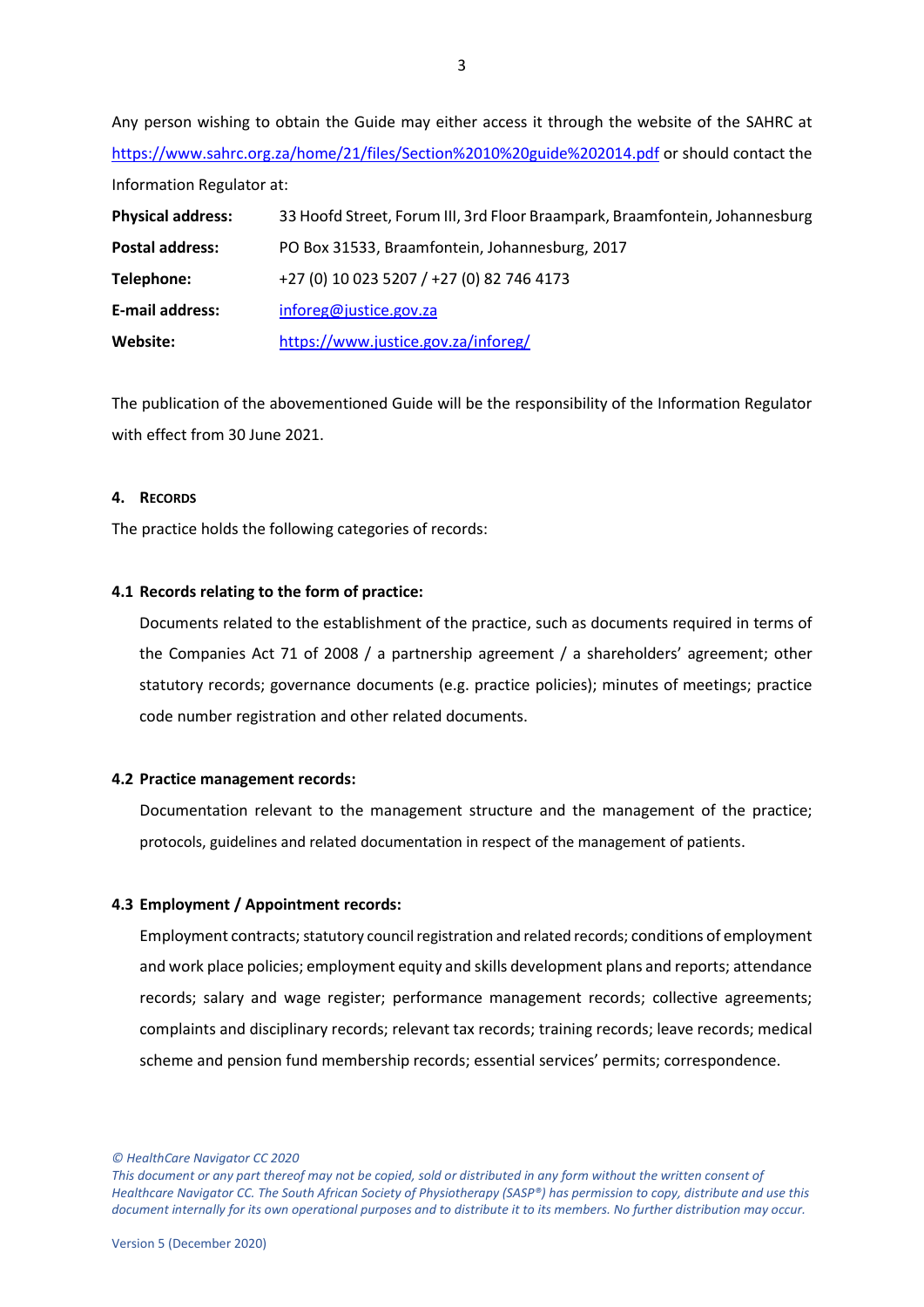#### **4.4 Patient records:**

Medical records; patient forms; reports and motivations related to injuries and diseases; paymentrelated records; correspondence.

#### **4.5 Referral records:**

Referral notes; correspondence.

## **4.6 Clinical trial records:**

Records related to clinical trials.

## **4.7 Health and safety records:**

Evacuation plan; information related to the Health and Safety Committee / health and safety officer; and health and safety incident reports.

#### **4.8 Financial records:**

South African Revenue Services ("SARS") registration; Annual Financial Statements; auditor's reports; accounting records; bank statements; invoices, statements, receipts and related documents; VAT records; tax returns and related documentation.

## **4.9 Records related to assets:**

Asset register; purchase records; financing and lease agreements; sale and purchase agreements; title deeds; registers and records kept in terms of the Medicines and Related Substances Act 101 of 1965; stock sheets; delivery notes and orders; and sale and purchase agreements.

## **4.10Agreements:**

Agreements (and related documentation) with contractors, consultants, suppliers and vendors, including agreements with funders and related to clinical trials.

## **4.11 Public and private body records:**

Documents published in the public domain; correspondence.

#### **4.12 Legal records:**

*<sup>©</sup> HealthCare Navigator CC 2020*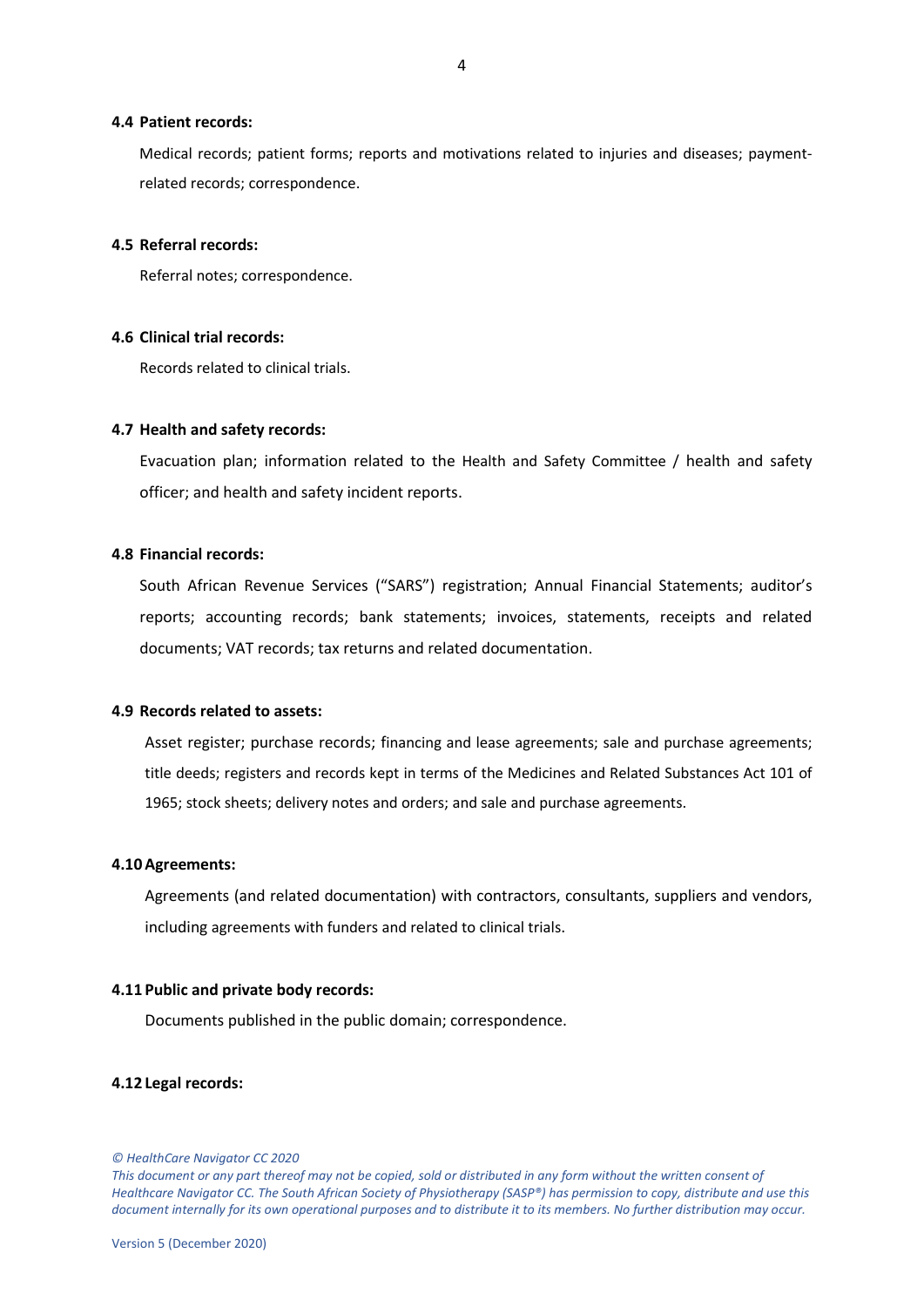Legal opinions and advice; complaints, pleadings, briefs and other documents pertaining to any actual, pending or threatened litigation, mediation, and arbitration.

## **4.13 Insurance records:**

Insurance policies and related records, including in respect of professional indemnity cover; claims records.

## <span id="page-4-0"></span>**5. INFORMATION AVAILABLE IN TERMS OF OTHER LEGISLATION**

The practice as may be required in terms of the following legislation subject to the specific protection offered by these laws:

- 1. Basic Conditions of Employment Act 75 of 1997;
- 2. Children's Act 38 of 2005;
- 3. Companies Act 71 of 2008;
- 4. Compensation for Occupational Injuries and Diseases Act 130 of 1993;
- 5. Consumer Protection Act 68 of 2008;
- 6. Disaster Management Act 57 of 2002;
- 7. Electronic Communications and Transactions Act 25 of 2002;
- 8. Employment Equity Act 55 of 1998;
- 9. Health Professions Act 56 of 1974;
- 10. Income Tax Act 58 of 1962;
- 11. Labour Relations Act 66 of 1995;
- 12. Medical Schemes Act 131 of 1998;
- 13. Medicines and Related Substances Act 101 of 1965;
- 14. National Health Act 61 of 2003;
- 15. Occupational Health and Safety Act 85 of 1993;
- 16. Promotion of Access to Information Act 2 of 2000;
- 17. Protection of Personal Information Act 4 of 2013;
- 18. Road Accident Fund Act 56 of 1996;
- 19. Skills Development Levies Act 9 of 1999;
- 20. Skills Development Act 97 of 1998;
- 21. Unemployment Contributions Act 4 of 2002;

*<sup>©</sup> HealthCare Navigator CC 2020* 

*This document or any part thereof may not be copied, sold or distributed in any form without the written consent of Healthcare Navigator CC. The South African Society of Physiotherapy (SASP®) has permission to copy, distribute and use this document internally for its own operational purposes and to distribute it to its members. No further distribution may occur.*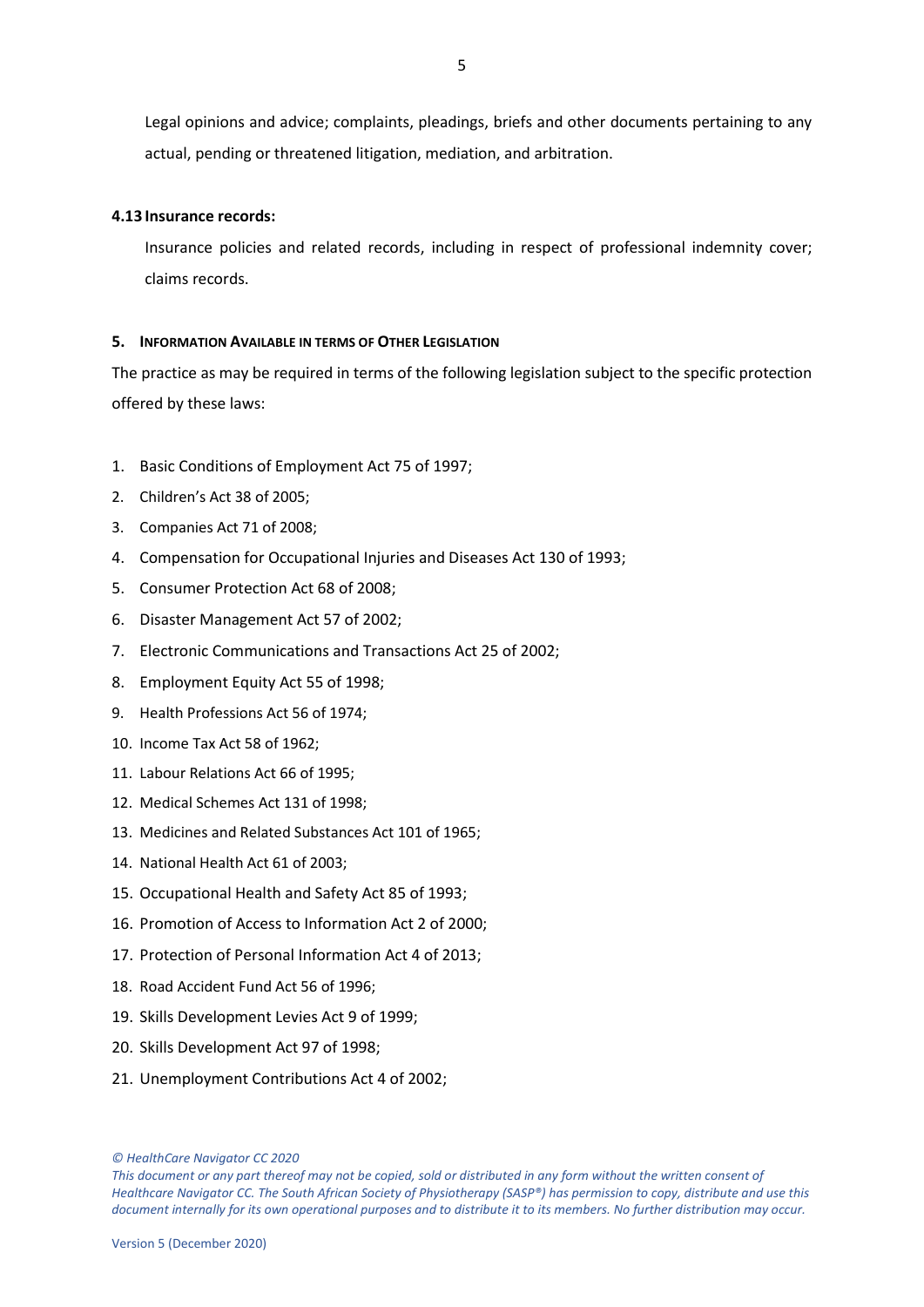- 22. Unemployment Insurance Act 63 of 2001; and
- 23. Value Added Tax Act 89 of 1991.

## <span id="page-5-0"></span>**6. RECORDS AUTOMATICALLY AVAILABLE**

No notice has been submitted by the practice to the Minister of Justice and Correctional Services regarding the categories of records, which are available without a person having to request access in terms of Section 52(2) of PAIA. However, the information on the website of the practice is automatically available without having to request access in terms of PAIA. Access and usage of the information on the website are subject to the Website Terms and Conditions as well as the Privacy Statement of the practice.

## <span id="page-5-1"></span>**7. PURPOSE OF PROCESSING PERSONAL INFORMATION**

The practice processes personal information of data subjects for the following purposes:

- 1. to conduct and manage the practice in accordance with the law, including the administration of the practice and claiming and collecting payment for services rendered;
- 2. for treatment and care of patients, including referrals to other practitioners and reporting to referring practitioners;
- 3. for communication purposes;
- 4. for the maintenance of practice records and patients' medical records;
- 5. for employment and related matters of employees and other practitioners;
- 6. for reporting to persons and bodies as required and authorised in terms of the law or by the data subjects;
- 7. for historical, statistical and research purposes;
- 8. for clinical trials;
- 9. for proof;
- 10. for enforcement of the practice's rights; and/or
- 11. for any other lawful purpose related to the activities of a private physiotherapy practice.

## <span id="page-5-2"></span>**8. DATA SUBJECTS, THEIR PERSONAL INFORMATION AND POTENTIAL RECIPIENTS OF THIS INFORMATION**

The practice holds the categories of records and personal information in respect of the categories of data subjects specified below. The potential recipients of the personal information processed by the practice are also specified. Information and records are only disclosed as may be necessary in the

*© HealthCare Navigator CC 2020* 

*This document or any part thereof may not be copied, sold or distributed in any form without the written consent of Healthcare Navigator CC. The South African Society of Physiotherapy (SASP®) has permission to copy, distribute and use this document internally for its own operational purposes and to distribute it to its members. No further distribution may occur.*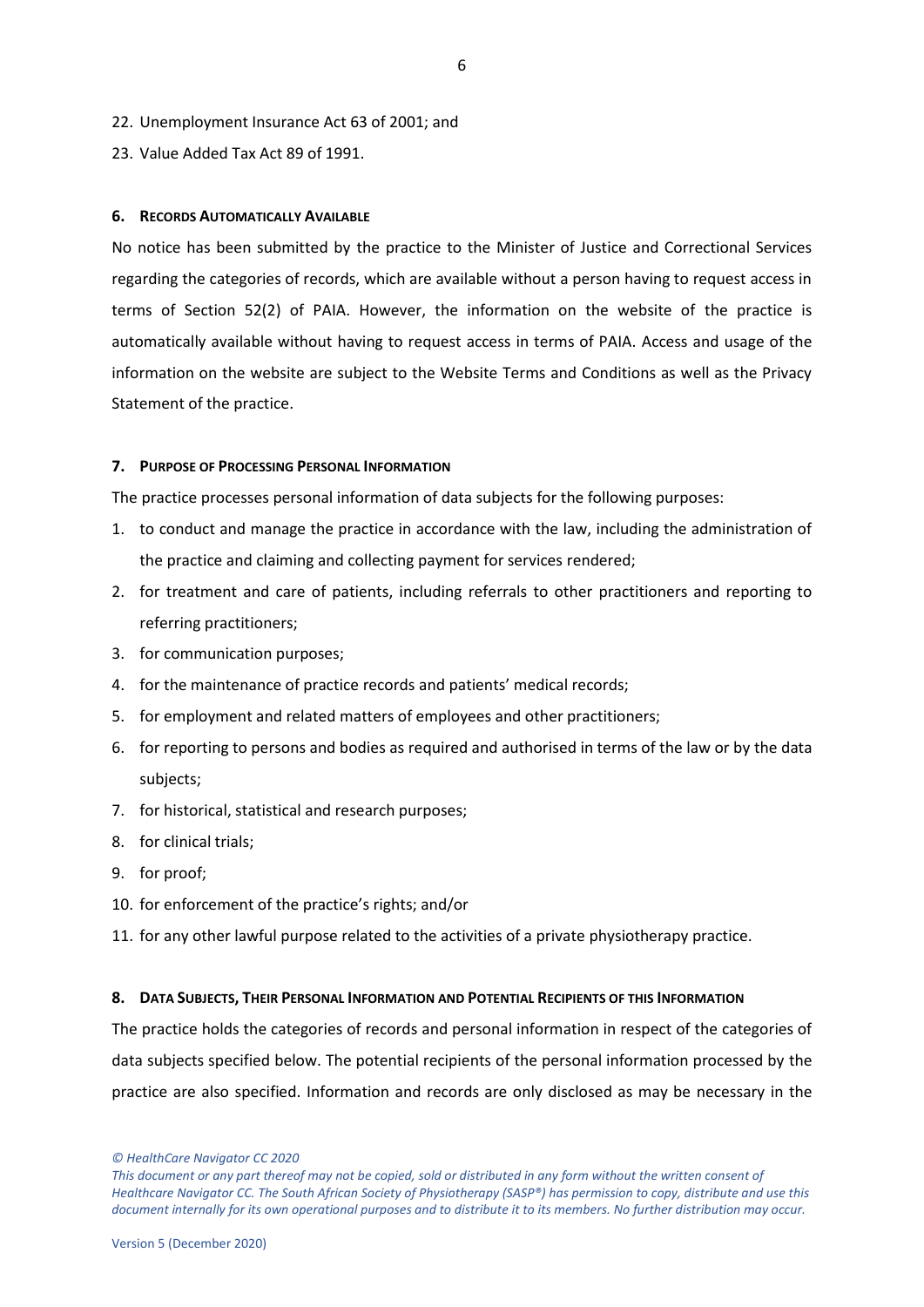circumstances and authorised in terms of the law or otherwise with the consent of the relevant data subjects.

## **8.1 Practitioners and Employees**

#### *Categories of personal information:*

Names and surnames; Curriculum Vitae ("CVs"); contact details; identity numbers / dates of birth; race; gender; nationality; qualifications; registered professions and category of registration; statutory council registration numbers; employment history and related information; position and job description; bank details; relevant health information; relevant information on criminal behaviour; complaint and disciplinary-related information; records created in the performance of their duties; tax numbers and related tax information; leave records; remuneration; employment benefits; absenteeism information; vetting reports; references; opinions; next-of-kin details; health and safetyrelated incidents; COVID-19-related information; correspondence.

#### *Potential Recipients:*

Practice owners; SARS; relevant statutory and other public bodies (e.g. Department of Employment and Labour); the Board of Healthcare Funders of SA ("BHF"); Companies and Intellectual Property Commission ("CIPC"); funders; contractors and suppliers; patients; bodies performing peer review and clinical practice audits; banks; professional societies; vetting agencies; hospitals; members of the public; legal and professional advisers; auditors; executors of estates; purchaser of practice.

## **8.2 Job Applicants**

#### *Categories of personal information:*

Names and surnames; Curriculum Vitae (CVs); contact details; identity numbers / dates of birth; race; gender; nationality; qualifications; registered professions and category of registration; statutory council registration numbers; employment history and related information; relevant health information; relevant information on criminal behaviour; vetting reports; interview notes; references; COVID-19-related information; correspondence.

#### *Potential Recipients:*

*<sup>©</sup> HealthCare Navigator CC 2020*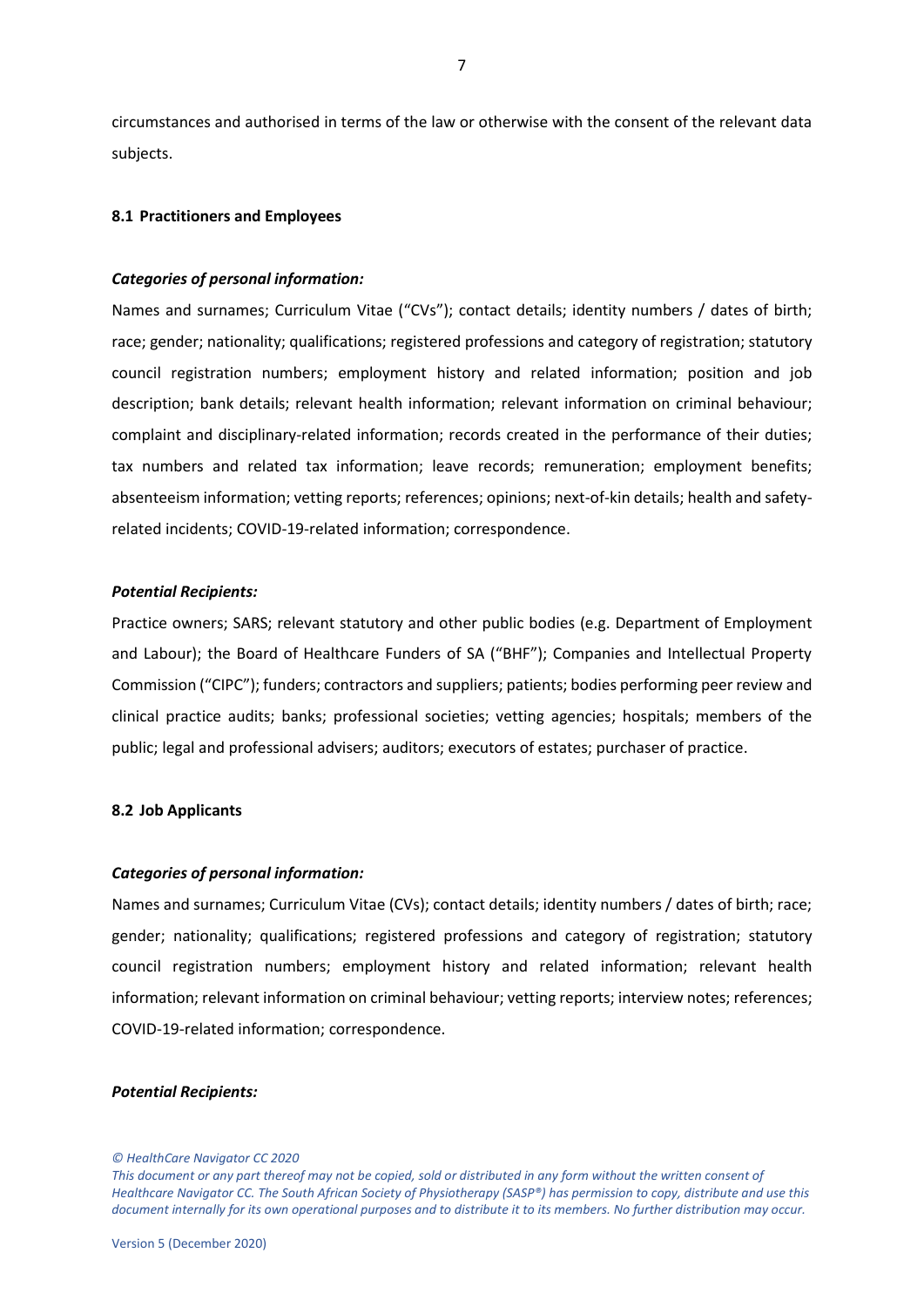Practice owners and relevant other employees; vetting agencies; legal and professional advisers; auditors; purchaser of practice.

## **8.3 Patients**

#### *Categories of personal information:*

Names and surnames; contact details; identity numbers / dates of birth; race; gender; employers and their contact details; medical history; health information, including diagnoses, procedures performed and special investigation reports (e.g. radiology reports, pathology results, etc.); COVID-19-related information; referral notes; complaint-related information; compliments; clinical trial information; opinions; next-of-kin details; correspondence.

#### *Potential Recipients:*

Relevant statutory and other public bodies (e.g. the Compensation Commissioner of Occupational Injuries and Diseases, the Road Accident Fund); funders (e.g. medical schemes); bodies performing peer review and clinical practice audits; hospitals; legal and professional advisers; auditors; executors of estates; next-of-kin; credit bureaus; debit collectors; purchaser of practice.

## **8.4 Referring Practitioners**

#### *Categories of personal information:*

Names and surnames; contact details; practice code numbers; practice-related information; qualifications; registered professions; correspondence.

#### *Potential Recipients:*

Relevant statutory and other public bodies; funders; bodies performing peer review; hospitals; auditors; purchaser of practice.

## **8.5 Hospitals / Health Care Facilities**

#### *Categories of personal information:*

Names; contact details; relevant staff / office bearer details; website addresses; correspondence;

*© HealthCare Navigator CC 2020*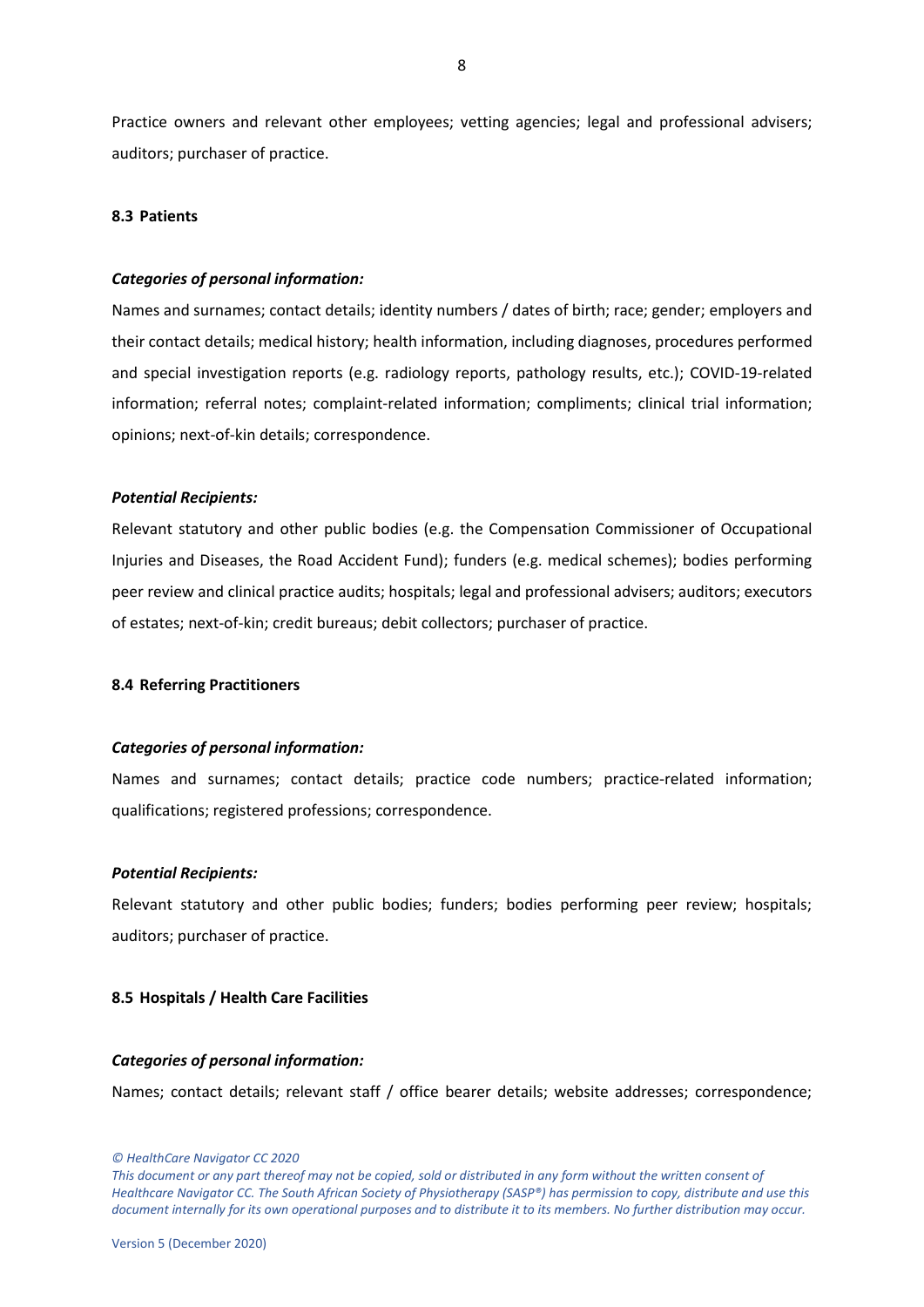market information; group structures; hospital/facility privilege-related information.

#### *Potential Recipients:*

Auditors; legal and professional advisers; funders; purchaser of practice.

## **8.6 Contractors, Vendors and Suppliers**

## *Categories of personal information:*

Names and surnames; organisation names and details; relevant staff / office bearer details; contact details; website addresses; opinions; correspondence; COVID-19-related information; market information; price structures; financial arrangements; bank details; VAT numbers; Broad-Based Black Economic Empowerment (BBBEE) related information.

## *Potential Recipients:*

Banks; auditors; legal and professional advisers; funders; purchaser of practice.

## **8.7 Insurers**

## *Categories of personal information:*

Names and contact details; premiums; correspondence.

## *Potential Recipients:*

Auditors; legal and professional advisers; relevant public bodies; purchaser of the practice.

## **8.8** *Public and private bodies (e.g. regulators and funders)*

#### *Categories of personal information:*

Names; contact details; office bearers; fee / benefit structures; rules; information published in public domain; payment-related information (e.g. remittances, statements); correspondence.

#### *Potential Recipients:*

Legal and professional advisers; patients; debt collectors; auditors; public; employees; purchaser of

*© HealthCare Navigator CC 2020*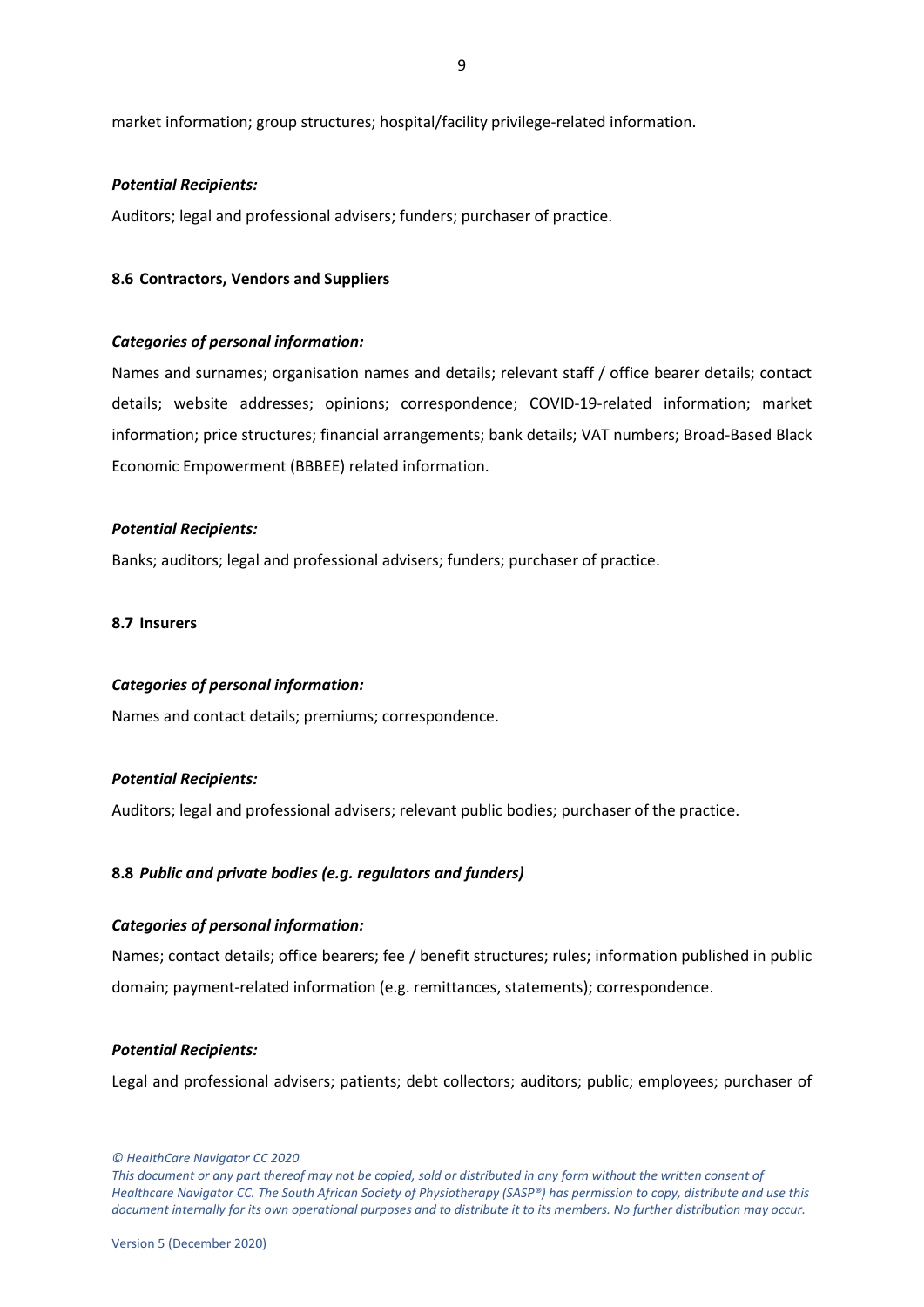the practice.

#### <span id="page-9-0"></span>**9. PLANNED TRANSBORDER FLOWS OF PERSONAL INFORMATION**

The practice stores electronic information, including personal information of data subjects, in the 'cloud', the servers of which may be located outside of the borders of the Republic of South Africa. Due care is taken in the selection of appropriate cloud service providers to ensure compliance with the law and protect the privacy of data subjects. The practice is not planning to send any other personal information about any data subject to any other third party in a foreign country. Should this be required, relevant data subject consent will be obtained, where required, and transfers of such information will occur in accordance with the requirements of the law.

## <span id="page-9-1"></span>**10. SECURITY MEASURES TO PROTECT PERSONAL INFORMATION**

The practice is committed to ensuring the security of the personal information in its possession or under its control in order to protect it from unauthorised processing and access as well as loss, damage or unauthorised destruction. It continually reviews and updates its information protection measures to ensure the security, integrity and confidentiality of this information in accordance with industry best practices. The measures it adopts to ensure the security of personal information, includes technical and organisational measures and internal policies to prevent unauthorised access, loss or use of personal information, for example, the physical securing of the offices where information is held; locking of cabinets with physical records; password control to access electronic records, which passwords are regularly updated; server access control; and off-site data back-ups. In addition, only those practitioners and employees that require access to the information to treat patients and discharge their functions are permitted access to the relevant information and only if they have concluded agreements with or provided undertakings to the practice requiring them to implement appropriate security measures and to maintain the confidentiality of the information. Contractors are required to adhere to the strict policies and processes implemented by the practice and are subject to sanctions for any security breach. All security breaches are taken seriously and are addressed in accordance with the law.

## <span id="page-9-2"></span>**11. PROCEDURE TO OBTAIN ACCESS TO RECORDS OR INFORMATION**

The fact that information and records are held by the practice as listed in this Manual should not be construed as conferring upon any requester any right to that information or record. PAIA grants a

*© HealthCare Navigator CC 2020* 

*This document or any part thereof may not be copied, sold or distributed in any form without the written consent of Healthcare Navigator CC. The South African Society of Physiotherapy (SASP®) has permission to copy, distribute and use this document internally for its own operational purposes and to distribute it to its members. No further distribution may occur.*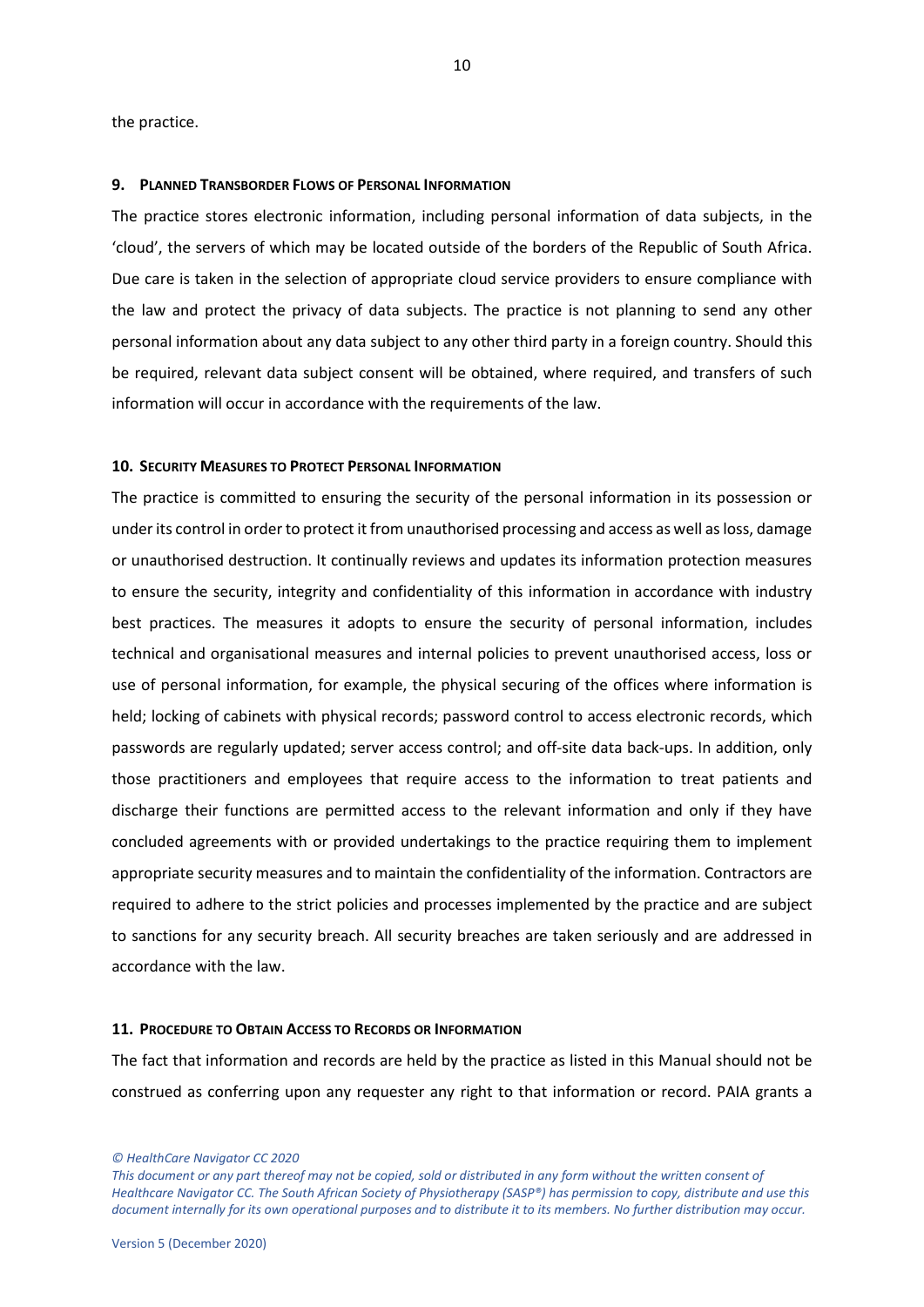requester access to records of a private body, if the record is required for the exercise or protection of any right. If a public body lodges a request, the public body must be acting in the public interest. Access to records and information is not automatic. Any person, who would like to request access to any of the above records or information, is required to complete a request form, which is attached to this Manual as **Annexure A**, and pay the prescribed fees as referenced below. The request form is also available from -

- the Information Officer of the practice at the contact details stipulated above; and
- the Information Regulator at the contact details stipulated above.

The requester must provide sufficient detail on the request form to enable the Information Officer to identify the record and the requester. The requester must identify the right he/she is seeking to exercise or protect and explain why the record requested is required for the exercise or protection of that right. If a request is made on behalf of another person, the requester must submit proof of the capacity in which the request is made to the satisfaction of the Information Officer. Access to the requested records or information or parts of the records or information may be refused in terms of the law. Requesters will be advised of the outcome of their requests.

## <span id="page-10-0"></span>**12. FEES PAYABLE TO OBTAIN THE REQUESTED RECORDS OR INFORMATION**

The fees for requesting and accessing information and records held by the practice are prescribed in terms of PAIA. The fees payable, which may be amended from time to time in accordance with notices published in the Government Gazette, are attached hereto as **Annexure B**. Details of the fees payable and any change to such fees may be obtained from the Information Officer. The fees are also available on the website of the Information Regulator. A requester may be required to pay the fees prescribed for searching and compiling the information, which has been requested, including copying charges.

#### <span id="page-10-1"></span>**13. AVAILABILITY OF THIS MANUAL**

A copy of this Manual is available for inspection, free of charge, at the practice and on its website. A copy of the Manual may also be requested from the Information Officer against payment of the appropriate fee, which may be obtained from the Information Officer.

*© HealthCare Navigator CC 2020* 

*This document or any part thereof may not be copied, sold or distributed in any form without the written consent of Healthcare Navigator CC. The South African Society of Physiotherapy (SASP®) has permission to copy, distribute and use this document internally for its own operational purposes and to distribute it to its members. No further distribution may occur.*

11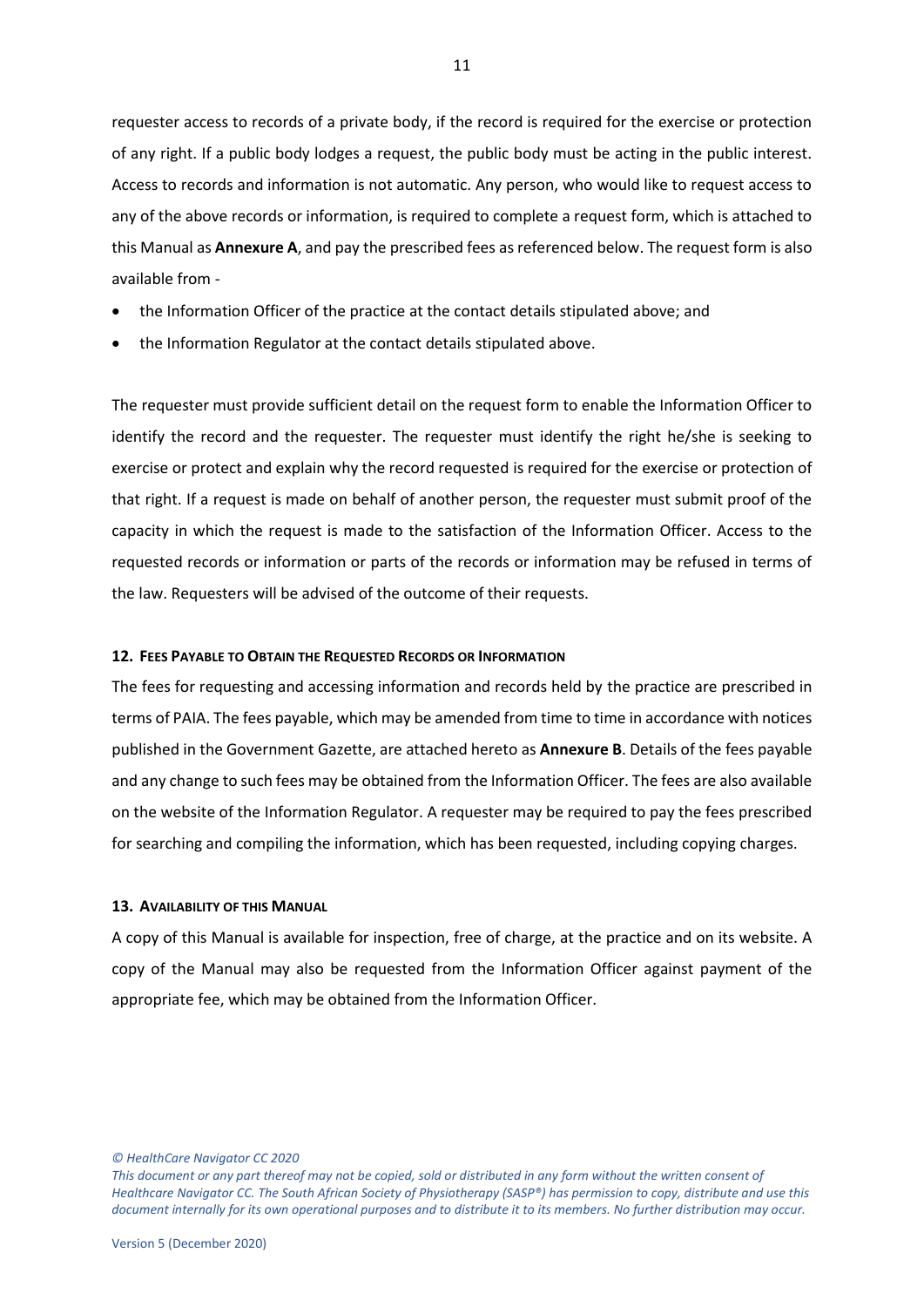#### <span id="page-11-0"></span>**ANNEXURE A: INFORMATION AND RECORD REQUEST FORM**

<span id="page-11-1"></span>

[https://www.justice.gov.za/forms/paia/J752\\_paia\\_Form%20C.pdf](https://www.justice.gov.za/forms/paia/J752_paia_Form%20C.pdf)

*© HealthCare Navigator CC 2020*